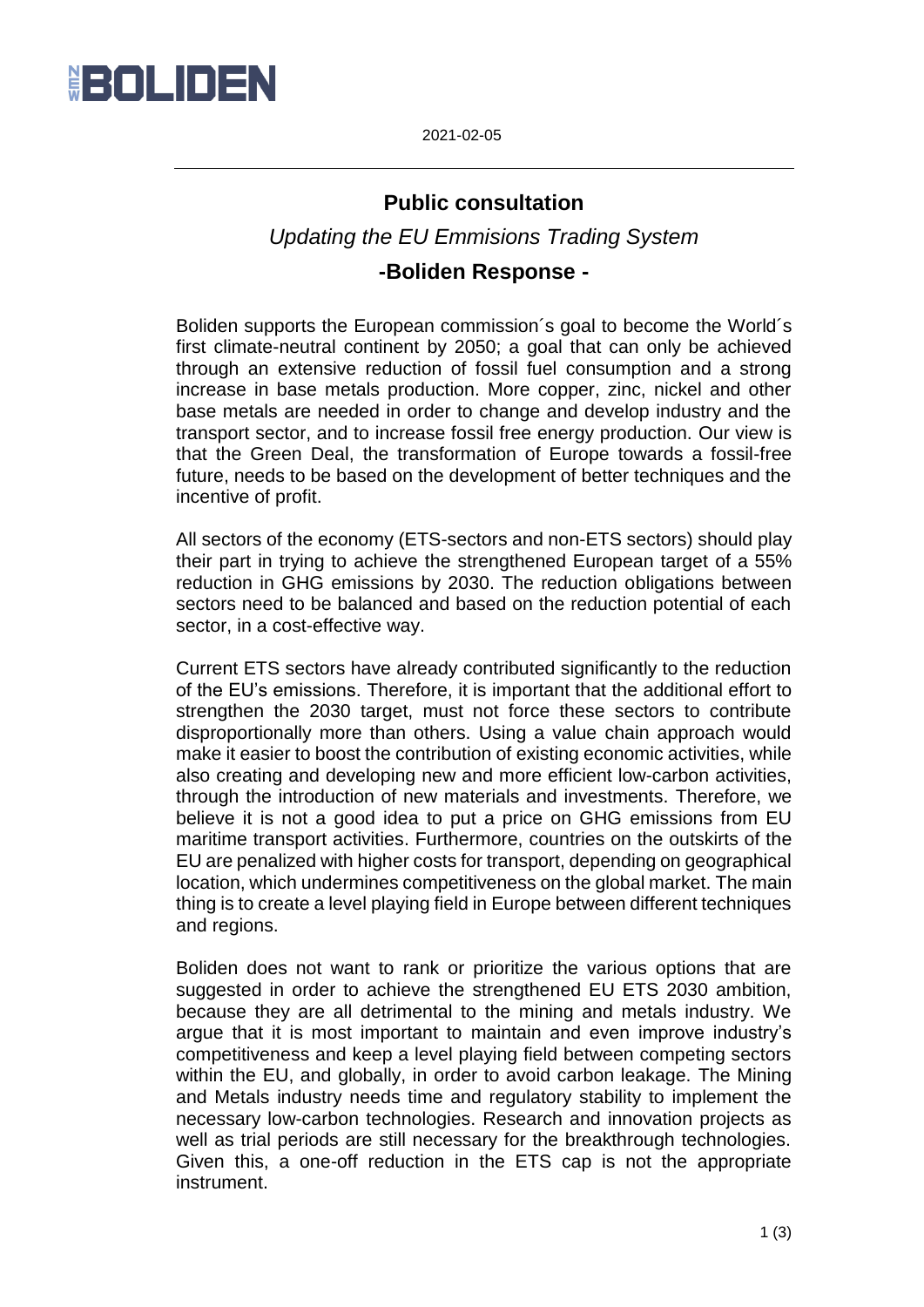

2021-02-05

Boliden has set an ambitious goal to reduce CO2-emissions by 40% (compared to 2012) by 2030. Our goal is to provide the metals essential to improve society for generations to come with consideration to people, the environment and the society. Our vision is to be the most climate friendly and respected metal provider in the world, and today, the climate impact of Boliden´s value chain is already significantly lower than the global average for our industry.

Furthermore, the Mining and Metals industry is global. Prices are set on a global market and are influenced mainly by economic growth rates and expectations of supply and demand. Our industry is unable to pass on extra costs to our customers, and we are exposed to a significant risk of direct and indirect carbon leakage. We are worried that a lack of an effective carbon leakage protection system will undermine the international competitiveness of the European Mining and Metals industry. We think it is important to maintain and even improve industry's competitiveness and keep a level playing field between competing sectors within the EU and globally in order to avoid carbon leakage. Therefore, any increase in ambition should be matched with reciprocal carbon leakage measures. In particular, with regards to electro-intensive industries such as the nonferrous metals industry. It should be noted that if indirect costs are not taken into consideration it will be difficult for our sector to produce the metals required to transform Europe into the world´s first climate-neutral continent by 2050.

Boliden considers the existing EU ETS to be the key tool for addressing the reduction of CO2-emissions and to protect the competitiveness of the energy intensive industries. Although the current framework has not provided full protection, the system of free allocation and indirect compensation has limited carbon leakage in Phase III of the EU ETS. Looking ahead, with a higher ambition and a higher carbon price, the EU needs to increase, not reduce carbon leakage protection in Phase IV.

Boliden does not want new sectors to be integrated into the current EU ETS system. We think a separate EU-wide emissions trading system for road transport and buildings or all fossil fuel use should be established as a parallel system to the current EU ETS.

Reasons for this include:

- 1. Carbon abatement costs vary greatly between different sectors of the economy and each sector (e.g. mining and metals industry, maritime, buildings, transport) price carbon differently.
- 2. The transport sector is heavily taxed already (e.g., ~60% tax on fuels in Sweden) and we are worried that if the transport sector should be integrated into the current system it would mean yet another additional cost.